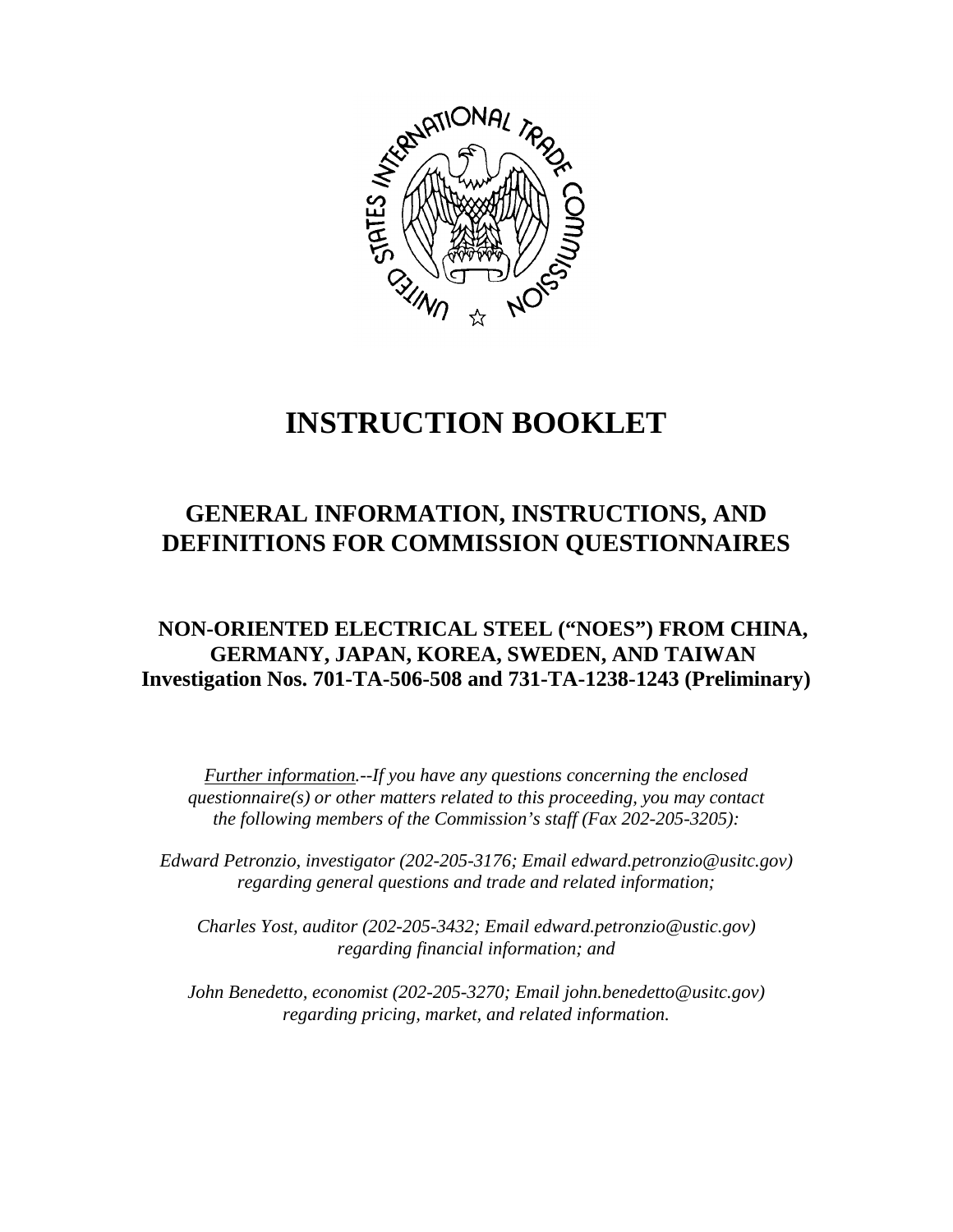## **GENERAL INFORMATION**

**Background.**--This proceeding was instituted in response to a petition filed on September 30, 2013 by AK Steel, West Chester, Ohio. Countervailing and/or antidumping duties may be assessed on the subject imports as a result of this proceeding if the Commission makes an affirmative determination of injury, threat, or material retardation, and if the U.S. Department of Commerce makes an affirmative determination of subsidization and/or dumping.

Questionnaires and other information pertinent to this proceeding are available at **[http://www.usitc.gov/trade\\_remedy/731\\_ad\\_701\\_cvd/investigations/2013/noes/prelimphase](http://www.usitc.gov/trade_remedy/731_ad_701_cvd/investigations/2013/noes/prelimphase.htm) [.htm](http://www.usitc.gov/trade_remedy/731_ad_701_cvd/investigations/2013/noes/prelimphase.htm)**.

Please direct questions regarding the questionnaire and correspondence to Edward Petronzio (edward.petronzio@usitc.gov, 202-205-3176) at the U.S. International Trade Commission, 500 E Street, SW, Washington, D.C. 20436. Correspondence may be sent to the above address or via FAX to 202-205-3205.Hearing-impaired individuals can obtain information regarding this proceeding via the Commission's TDD terminal (202-205-1810).

*Due date of questionnaire(s)*.--Please submit the completed questionnaire(s) to the United States International Trade Commission so as to be received by **no later than October 3115, 2013**. Because Commission staff might contact you with questions during the course of the proceeding, save the final version of the document(s) and retain all files and worksheets associated with the completed questionnaire(s). Please also retain a copy of the final document that you submit.

*Service of questionnaire response(s)*.--In the event that your firm is a party to this proceeding, you are required to serve a copy of the questionnaire(s), once completed, on parties to the proceeding that are subject to administrative protective order (see 19 CFR  $\S 207.7$ ). A list of such parties is maintained by the Commission's Secretary and may be obtained by calling 202-205-1803. A certificate of service must accompany the copy of the completed questionnaire(s) you submit (see 19 CFR § 207.7).

*Confidentiality*.--The commercial and financial data furnished in response to the enclosed questionnaire(s) that reveal the individual operations of your firm will be treated as confidential by the Commission to the extent that such data are not otherwise available to the public and will not be disclosed except as may be required by law (see  $19$  U.S.C.  $\S$  1677f). Such confidential information will not be published in a manner that will reveal the individual operations of your firm; however, general characterizations of numerical business proprietary information (such as discussion of trends) will be treated as confidential business information only at the request of the submitter for good cause shown.

*Verification***.--The information submitted in the enclosed questionnaire(s) is subject to audit and verification by the Commission. To facilitate possible verification of data, please keep all of your files, worksheets, and supporting documents used in the preparation of the questionnaire response(s).**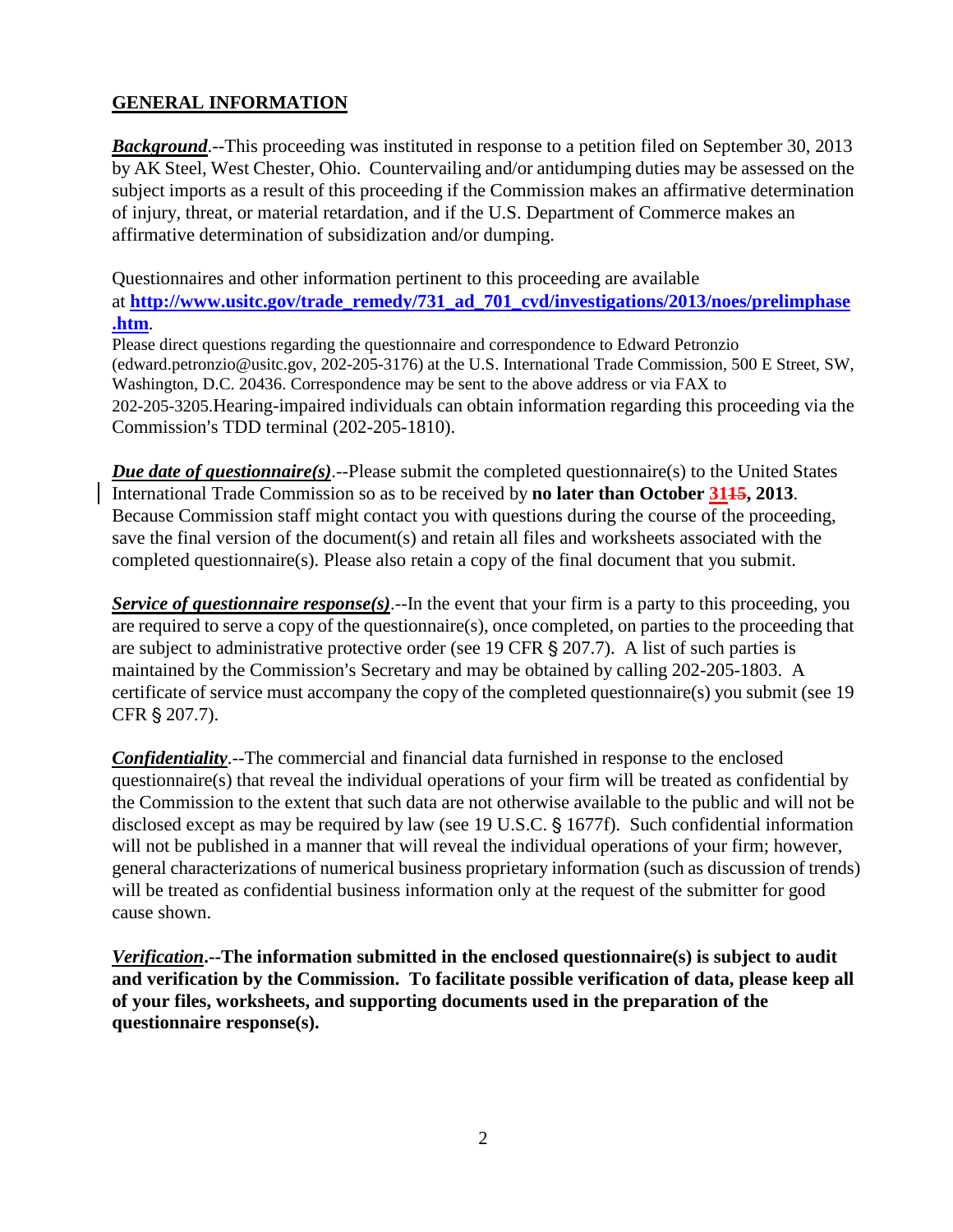## **GENERAL INFORMATION--***Continued*

*Release of information*.--The information provided by your firm in response to the questionnaire(s), as well as any other business proprietary information submitted by your firm to the Commission in connection with this proceeding, may become subject to, and released under, the administrative protective order provisions of the Tariff Act of 1930 (19 U.S.C. § 1677f) and section 207.7 of the Commission's Rules of Practice and Procedure (19 CFR § 207.7). This means that certain lawyers and other authorized individuals may temporarily be given access to the information for use in connection with this proceeding or other import-injury proceedings conducted by the Commission on the same or similar merchandise; those individuals would be subject to severe penalties if the information were divulged to unauthorized individuals. In addition, if your firm is a U.S. producer, the information you provide on your production and imports of NOES and your responses to the questions in Part I of the producer questionnaire will be provided to the U.S. Department of Commerce, upon its request, for use in connection with (and only in connection with) its requirement pursuant to section  $702(c)(4)$  and  $732(c)(4)$  of the Act (19 U.S.C. § 1671a(c)(4) and 1673a(c)(4)) to make a determination concerning the extent of industry support for the petition requesting this proceeding. Any information provided to Commerce will be transmitted under the confidentiality and release guidelines set forth above. Your response to these questions constitutes your consent that such information be provided to Commerce under the conditions described above.

## **INSTRUCTIONS**

*Answer all questions*.--Do not leave any question or section blank unless a questionnaire expressly directs you to skip over certain questions or sections. If the answer to any question is zero or "none", enter the number zero or "none". **If information is not readily available from your records in exactly the form requested, furnish carefully prepared estimates.** Answers to questions and any necessary comments or explanations should be entered in the space provided or in a separate MS Word document submitted along with the questionnaire(s). If your firm is completing more than one questionnaire in connection with this proceeding (i.e., a producer, importer, and/or purchaser questionnaire), you need not respond to duplicated questions in the questionnaires.

*Consolidate all U.S. establishments*.--Report the requested data for your establishment(s) located in the United States. **Firms operating more than one establishment should combine the data for all establishments into a single report.**

*Electronic completion***.—Please electronically enter your responses into the Commission provided MS Word document**. The MS Word versions of all the questionnaires in this proceeding are available online at the ITC web page or may be obtained directly from the Commission's Investigator, Edward Petronzio (edward.petronzio@usitc.gov, or 202-205-3176).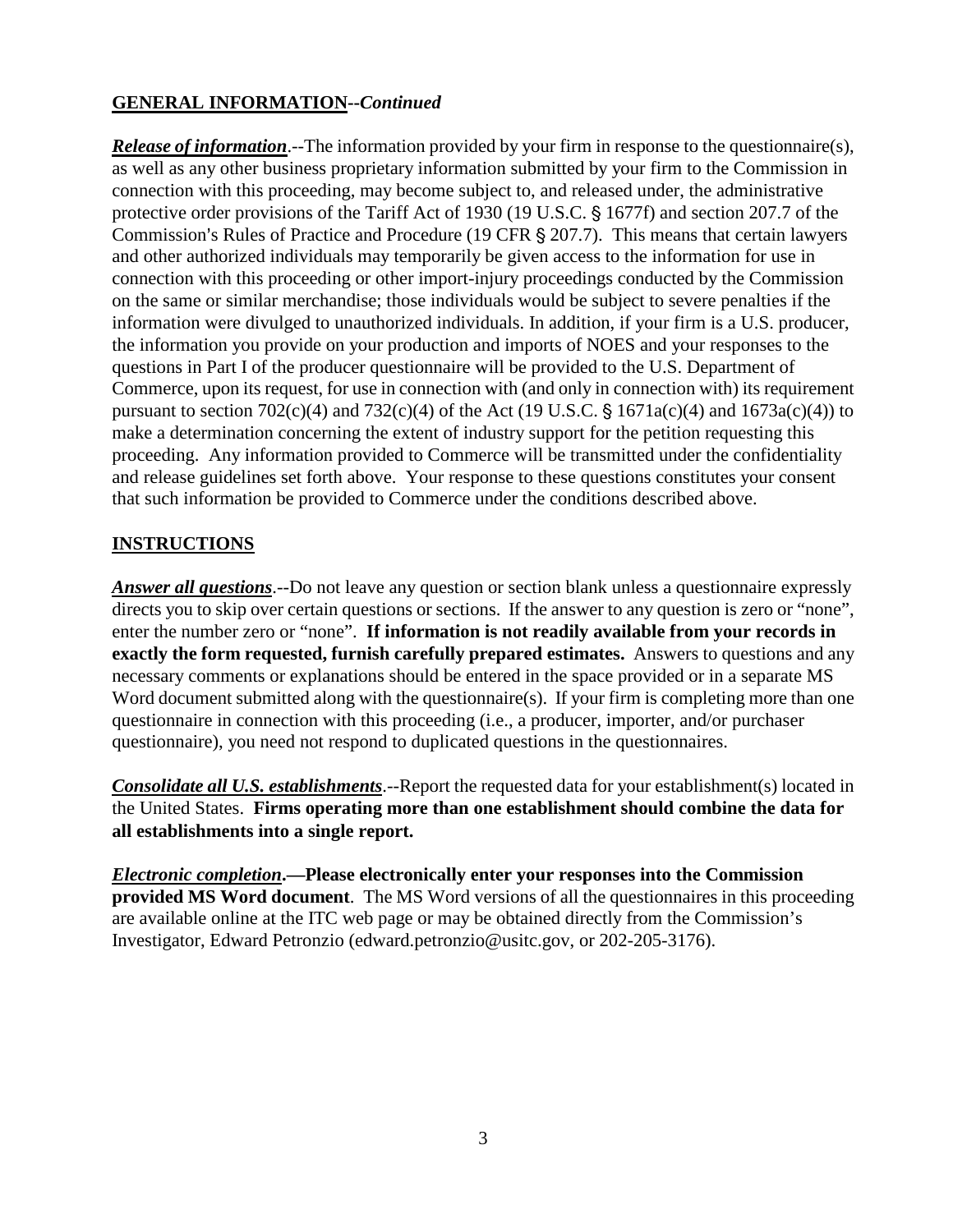*Electronic submission***.--** Responding firms should submit their questionnaire responses electronically in MS Word format. The submission of questionnaire responses in the MS Word format allows the Commission to electronically extract data from questionnaires and thus, compile, assess, and analyze submitted data more efficiently and promptly. Furthermore, the electronic submission of questionnaires completed in MS Word facilitates the Commission's ability to produce documents that comply with Section 508 of the Rehabilitation Act of 1973. There are three electronic submissions options detailed below.

## **OPTIONS FOR FILING**

This questionnaire is available as a "fillable" form in MS Word format on the Commission's website

at **[http://www.usitc.gov/trade\\_remedy/731\\_ad\\_701\\_cvd/investigations/2013/noe](http://www.usitc.gov/trade_remedy/731_ad_701_cvd/investigations/2013/noes/prelimphase.htm) [s/prelimphase.htm](http://www.usitc.gov/trade_remedy/731_ad_701_cvd/investigations/2013/noes/prelimphase.htm)**. *Please do not attempt to modify the format or permissions of the questionnaire document*. Please complete the questionnaire and submit it electronically using one of the methods noted below. If your firm is unable to complete the MS Word questionnaire or cannot use one of the electronic methods of submission, please contact the Commission for further instructions.

• **Upload via Secure Drop Box.**—Upload the completed questionnaire in MS Word format along with a scanned copy of the signed certification page (page 1) through the Commission's secure upload facility:

*Web address*: <https://dropbox.usitc.gov/oinv/> *Pin*: **NOES**

**• E-mail**.—E-mail your questionnaire to the investigator identified on page 1 of the Instruction Booklet; include a scanned copy of the signed certification page (page 1). Type the following in the e-mail subject line: BPI Questionnaire, **INV. NOS..701-TA-506-508 AND 731-TA-1238-1243 (Preliminary).** Please *note that submitting your questionnaire by e-mail may subject your firm's business proprietary information to transmission over an unsecure environment and to possible disclosure. If you choose this option, the Commission warns you that any risk involving possible disclosure of such information is assumed by the submitter and not by the Commission.*

**• Compact disc (CD)**.—Copy your MS Word questionnaire onto a CD. Also please include a signed certification page (page 1), and mail to the U.S. International Trade Commission, 500 E. Street, SW, Washington, DC 20024. *It is strongly recommended that you use an overnight mail service. U.S. mail sent to government offices undergoes additional processing which not only results in substantial delays in delivery but may also damage CDs.*

Note: If you are a party to the proceeding, and service of the questionnaire is required, such service should be made in paper form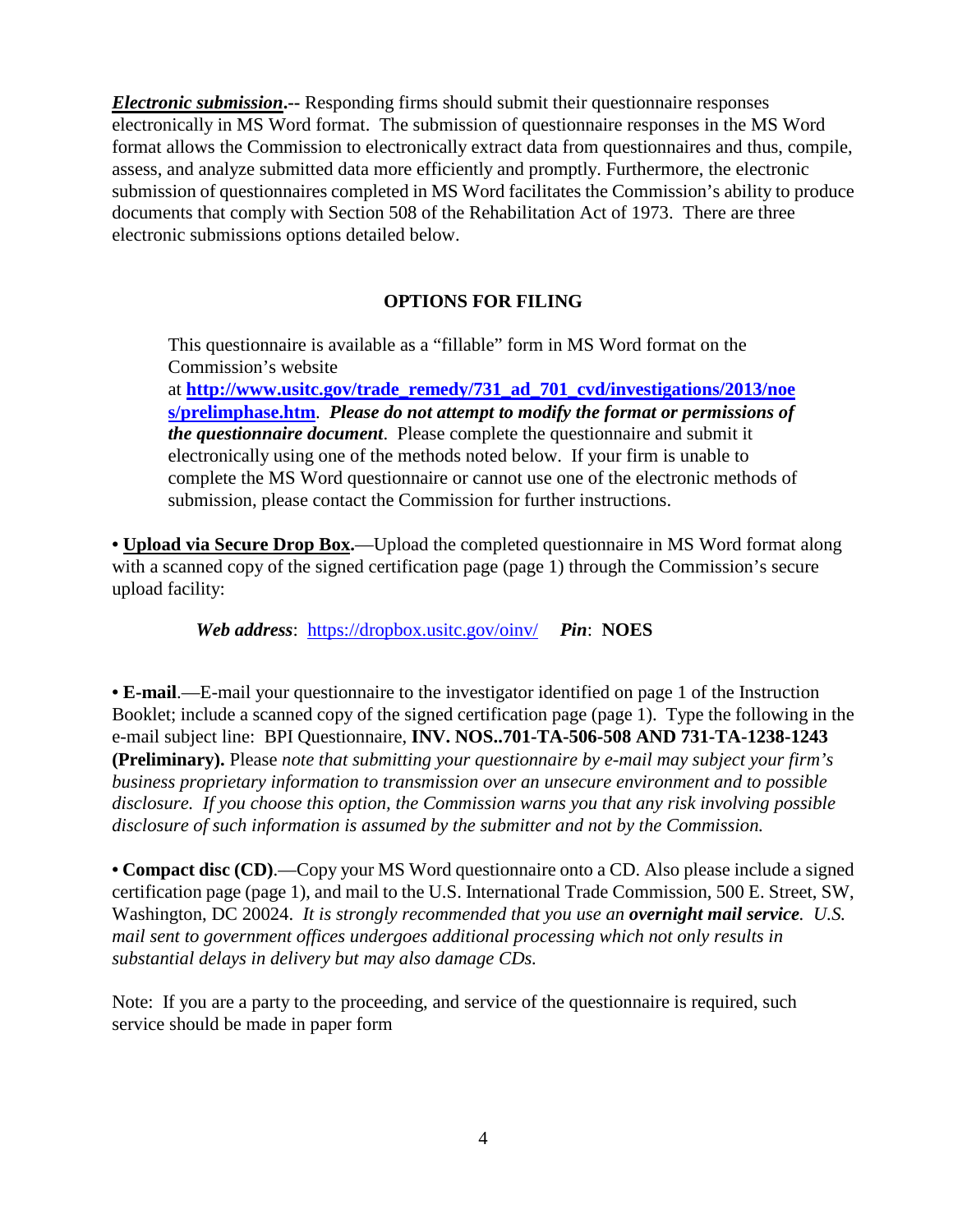#### **DEFINITIONS**

*Product*--The merchandise subject to these investigations consists of nonoriented electrical steel ("NOES"), which includes cold-rolled, flat-rolled, alloy steel products, whether or not in coils, regardless of width, having a thickness of 0.20 mm or more, in which the core loss is substantially equal in any direction of magnetization in the plane of the material. The term "substantially equal" in the prior sentence means that the cross grain direction of core loss is no more than 1.5 times the straight grain direction (i.e., the rolling direction) of core loss. NOES contains by weight at least 1.25 percent of silicon and less than 3.5 percent of silicon, not more than 0.08 percent of carbon, not more than 1.5 percent of aluminum, and no other element in an amount that would give the steel the characteristics of another alloy steel.

NOES is subject to these investigations whether it is fully processed (fully annealed to develop final magnetic properties) or semi-processed (finished to final thickness and physical form but not fully annealed to develop final magnetic properties); whether or not it is coated (e.g., with enamel, varnish, natural oxide surface, chemically treated or phosphate surface, or other non-metallic materials). Fully processed NOES is typically made to the requirements of ASTM specification A 677, JIS specification C 2552, and/or IEC specification 60404-8-4. Semi-processed NOES is typically made to the requirements of ASTM specification A 683. The scope of these investigations is not limited to merchandise meeting the specifications noted above.

The term "non-oriented" is used to differentiate NOES from grain-oriented electrical steel ("GOES"), in which the core loss is strongly oriented in the direction of the rolling. The term "strongly oriented" in the prior sentence means that the cross grain direction of the core loss is more than 3.0 times the straight grain direction (i.e., the rolling direction) of the core loss. NOES and GOES can be clearly differentiated by measuring the magnetic permeability (B) at a field of 800 A/m (equivalent to 10 Oersteds) along (i.e., parallel to) the rolling direction of the sheet. This measurement is referred to as the " $B_{800}$ ", " $B_8$ ", or "H-10" magnetic permeability, magnetic induction, or polarization. GOES has a  $B_{800}$  value greater than 1.80 Tesla when tested parallel to the rolling direction, and NOES has a  $B_{800}$  value not exceeding 1.65 Tesla when tested parallel to the rolling direction. The specifics of the GOES property specification and the method of testing are described in ASTM standard specifications A 876 and A 343, respectively. NOES is sometimes referred to as cold-rolled non-oriented electrical steel ("CRNO"), non-grain oriented ("NGO"), or cold-rolled non-grain oriented ("CRNGO"). These terms are interchangeable.

The subject merchandise is classifiable in subheadings 7225.19.00, 7226.19.10, and 7226.19.90 of the Harmonized Tariff Schedule of the United States ("HTSUS"). Certain products subject to these petitions may also be imported under statistical reporting numbers 7225.50.8085, 7225.99.0090, 7226.92.5000, 7226.92.7050, 7226.92.8050, 7226.99.0180 of the HTSUS. Although HTSUS subheadings are provided for convenience and customs purposes, the written description of the scope is dispositive.

*Firm*.--An individual proprietorship, partnership, joint venture, association, corporation (including any subsidiary corporation), business trust, cooperative, trustee in bankruptcy, or receiver under decree of any court.

*Related firm*.--A firm that your firm solely or jointly owned, managed, or otherwise controlled; a firm that solely or jointly owned, managed, or otherwise controlled your firm; and/or a firm that was solely or jointly owned, managed, or otherwise controlled by a firm that also solely or jointly owned, managed, or otherwise controlled your firm.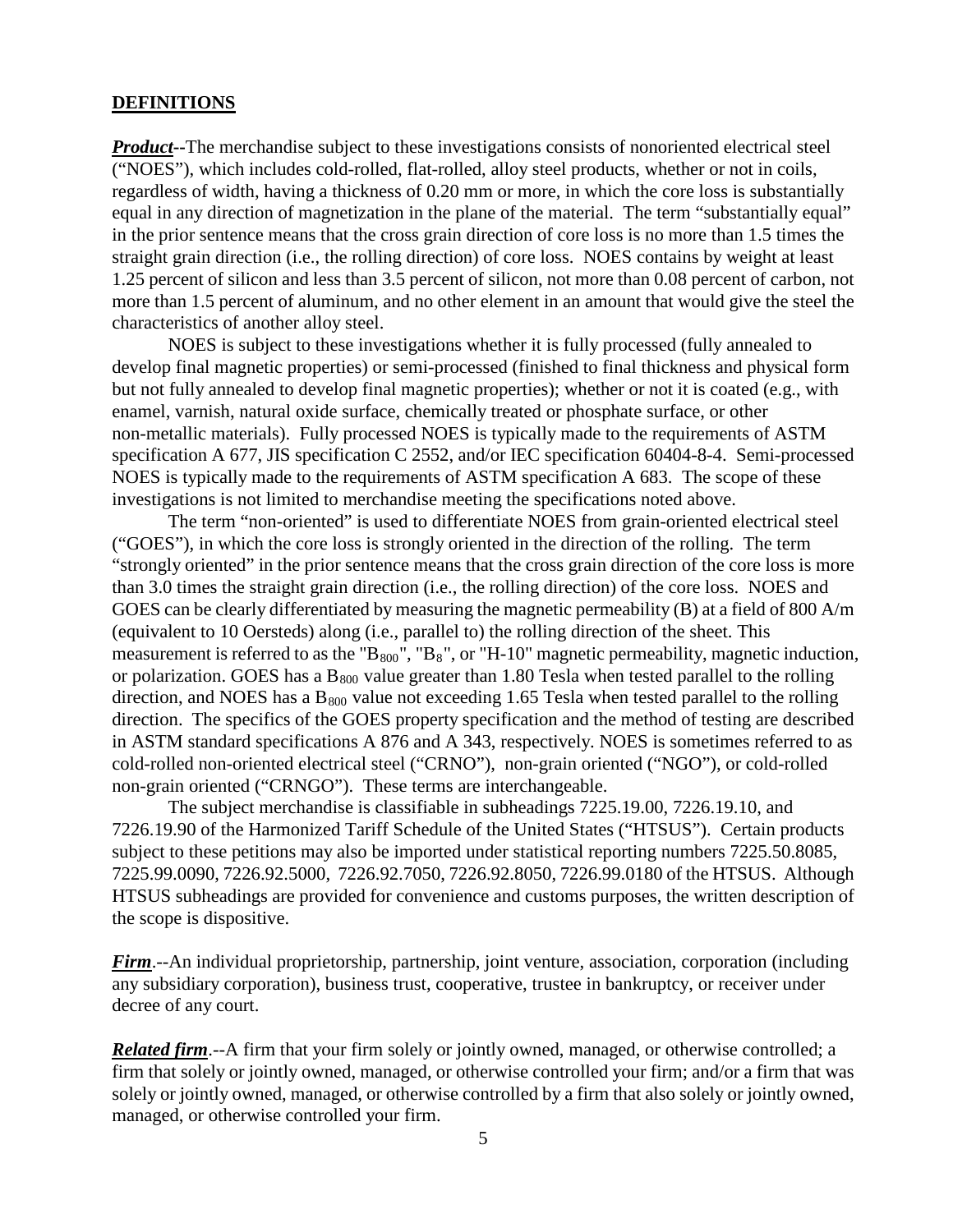## **DEFINITIONS--***Continued*

*Establishment*.--Each facility of a firm involved in the production, importation, and/or purchase of **GOES** (as defined above), including auxiliary facilities operated in conjunction with (whether or not physically separate from) such facilities.

*United States*.--For purposes of this proceeding, the 50 States, Puerto Rico, the U.S. Virgin Islands, and the District of Columbia.

*Importer.*--Any person or firm engaged, either directly or through a parent company or subsidiary, in importing NOES (as defined above) into the United States from a foreign manufacturer or through its selling agent.

*Imports*.--Those products identified for Customs purposes as imports for consumption for which your firm was the importer of record (i.e., was responsible for paying any import duty) or consignee (i.e., to which the merchandise was first delivered).

*Import quantities*.--Quantities reported should be net of returns.

*Import values*.--Values reported should be landed, duty-paid values at the U.S. port of entry, including ocean freight and insurance costs, brokerage charges, and import duties (i.e., all charges except inland freight in the United States).

*Purchaser*.--Any person or firm engaged, either directly or through a parent company or subsidiary, in purchasing **NOES** (as defined above) from another firm that produces, imports, or otherwise distributes **NOES**.

*Purchases*.--Purchases from all sources, NOT including direct imports from foreign sources located outside of the United States (which should be reported in an importer questionnaire).

*Purchase quantities*.--Quantities reported should be net of returns.

*Purchase values*.--Values reported should be net values (i.e., gross purchase values less all discounts, allowances, rebates, and the value of returned goods), delivered to your U.S. receiving point.

**Shipments**.--Shipments of products produced in or imported by your establishment(s). Include shipments to the contracting firm of product produced by your firm under a toll agreement.

*Shipment quantities*.—Quantities reported should be net of returns.

*Shipment values*.—Values reported should be net values (i.e., gross sales values less all discounts, allowances, rebates, prepaid freight, and the value of returned goods) in U.S. dollars, f.o.b. your point of shipment in the United States.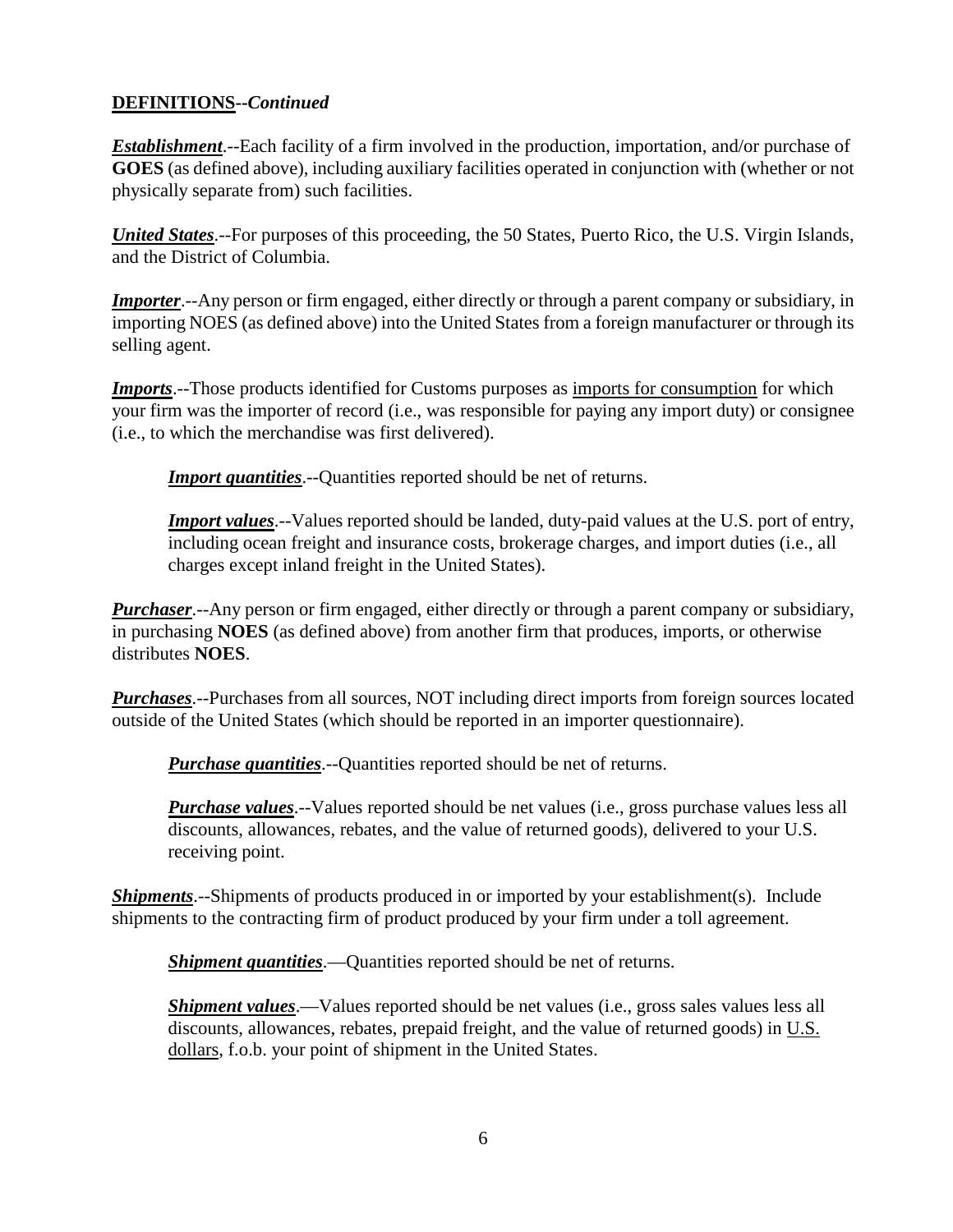## **DEFINITIONS--***Continued*

*Shipment quantities*.--Quantities reported should be net of returns.

*Shipment values*.--Values reported should be net values (i.e., gross sales values less all discounts, allowances, rebates, prepaid freight, and the value of returned goods), f.o.b. your U.S. point of shipment. The value of domestic shipments to the contracting firm under a toll agreement is the conversion fee (including profit).

### *Types of shipments*:

*U.S. shipments*.--Commercial shipments, internal consumption, and transfers to related firms within the United States.

*Commercial shipments*.--Shipments, other than internal consumption and transfers to related firms, within the United States.

*Internal consumption*.--Product consumed internally by your firm.

*Transfers to related firms*.--Shipments made to related domestic firms.

*Export shipments*.--Shipments to destinations outside the United States, including shipments to related firms.

*Inventories*.--Finished goods inventory, not raw materials or work-in-progress.

## **The following definitions apply only to the PRODUCER QUESTIONNAIRE.**

*Average production capacity*.--The level of production that your establishment(s) could reasonably have expected to attain during the specified periods. Assume normal operating conditions (i.e., using equipment and machinery in place and ready to operate; normal operating levels (hours per week/weeks per year) and time for downtime, maintenance, repair, and cleanup; and a typical or representative product mix).

*Toll agreement*.--Agreement between two firms whereby the first firm furnishes the raw materials and the second firm uses the raw materials to produce a product that it then returns to the first firm with a charge for processing costs, overhead, etc.

*Production*.--All production in your U.S. establishment(s), including production consumed internally within your firm and production for another firm under a toll agreement.

*PRWs*.--Production and related workers, including working supervisors and all nonsupervisory workers (including group leaders and trainees) engaged in fabricating, processing, assembling, inspecting, receiving, storage, handling, packing, warehousing, shipping, trucking, hauling, maintenance, repair, janitorial and guard services, product development, auxiliary production for plant's own use (e.g., power plant), recordkeeping, and other services closely associated with the above production operations.